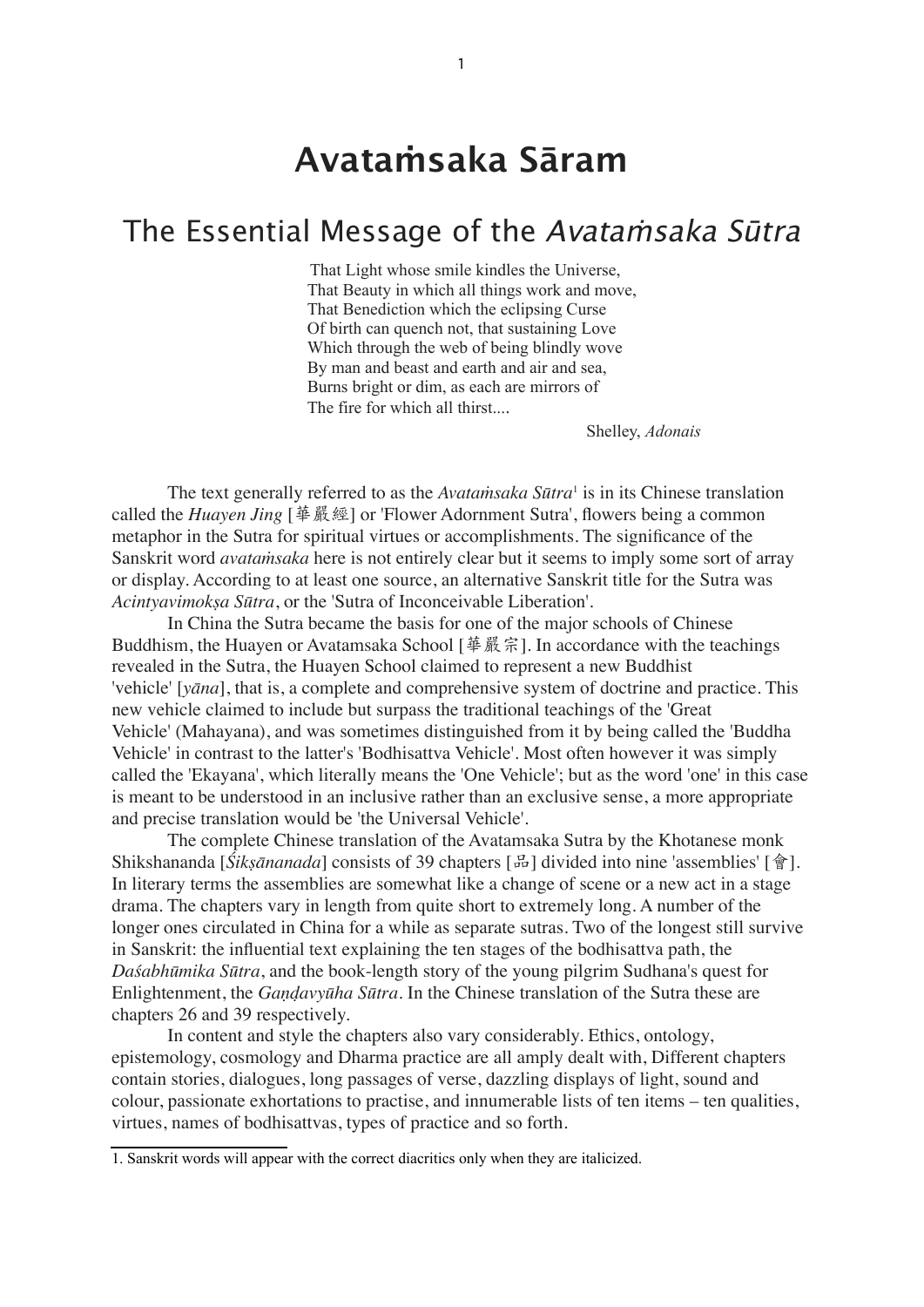But despite its huge size and the rich variety of themes, topics and styles it contains, the Sutra is given an overall unity by its literary and doctrinal structure and the constant repetition of characteristic phrases, imagery and motifs, including the motif of repetition itself, as when a scene or event is said to be simultaneously reduplicated in many other worlds. Above all, there is an underlying message running through the entire text: that the world we have created for ourselves is ultimately an illusion, that what we call Enlightenment or Buddhahood is an all-pervasive reality, that this enlightened awareness is already fully present in our own mind, and that there is nothing more important in our lives than the effort to actualize this awareness by awakening the profound desire to do so [*bodhicittotpāda*] that also lies latent within us.

According to the Avatamsaka Sutra we are conscious entities, like all other sentient beings, and the events of our lives appear to us like shadow plays, or the images and sounds of a movie, projected onto the screen of the mind. Our senses shape the form of the world we perceive, but the physical organs themselves perceive nothing: they merely record data and pass it on to other areas of the mind for processing. The raw data is then organized as information, and in this way a coherent picture of an external world is created. The whole process is described in elaborate technical detail in the Abhidharma of the Buddhist Canon.

For this reason the Buddha compared the mind to a painter creating pictures of a universe in which individual beings live and move among physical objects and other beings which appear to exist somewhere outside their own consciousness:

> "Have you ever seen a complicated painting? ... But that painting was created by the mind, so the workings of the mind are much more complicated than the picture." [*Gaddulabaddha Sutta*, SN<sup>2</sup> 22.100]

<span id="page-1-1"></span>The same metaphor can be found in the Avatamsaka Sutra:

"The mind is like a skilful painter, painting pictures of all the worlds." [Ch. 20]

The external world we perceive is, then, a subjective construct. It is 'imaginary' in that the mind as artist uses its creative imagination to paint the picture of an infinitely complex world by using whatever colours (sense-data) are available on its palette. Of course this is not how we normally understand the situation, but we can see the same kind of process at work when we dream. In dreams too the mind creates entire worlds, complete with an observing 'self' and other sentient beings, which may appear to be more or less the same as our waking world, or may be something completely different. The details are generally less stable than those of the environment we perceive when we wake, but they are created by the mind in much the same way.

So where in all this is any 'objective' reality to be found? Are dream-worlds in fact any less real than the 'real ' world? Is the 'self' of the dreamer any more or less real than the one who seems to be awake? For the Avatamsaka Sutra, as for most Mahayana sutras, all the worlds we experience are ultimately illusory and will remain so until the day when we become truly 'awake' [*buddha*]. Until then they will continue to be no more than fleeting impressions "like an illusion or a mirage, like the moon in the water, like a dream, a shadow,

<span id="page-1-0"></span>[<sup>2.</sup> T](#page-1-1)he four *nikāyas* of the *Sutta-piṭaka* of the Pali Canon are referred to by the standard abbreviations: AN, DN, MN, and SN.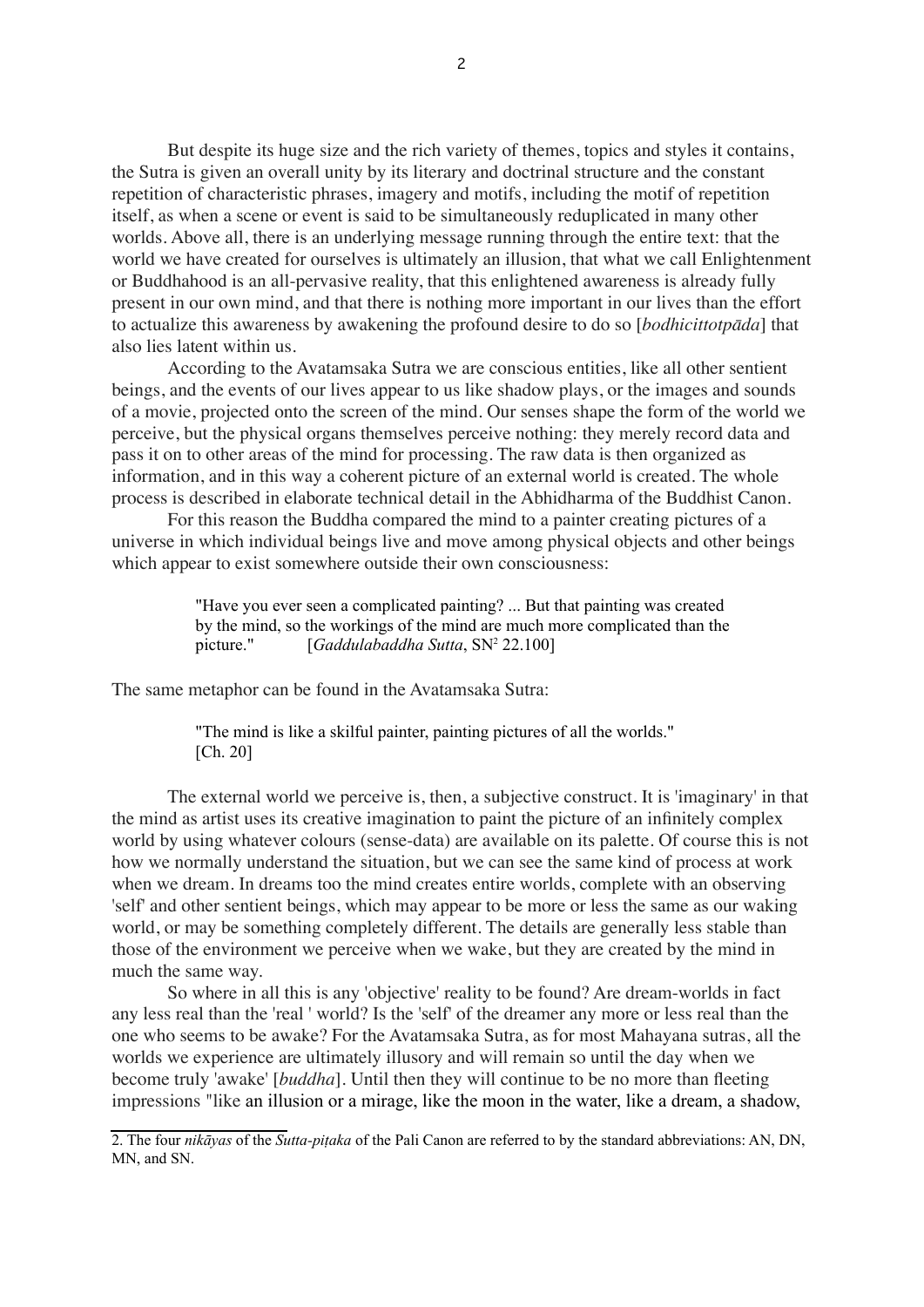<span id="page-2-2"></span>an echo, a reflection, a picture drawn in the air, a wheel of fire, or the colours of the rainbow." [Ch. 20]<sup>3</sup>

In the cosmology of the Sutra there are said to be many world-systems of various types. These worlds may exist at the present time or may have existed in the remote past. They may be located somewhere in our known cosmos, or in some remote galaxy, dimension, or parallel universe. But in all cases they are no less imaginary than the world we ourselves inhabit. The Sutra<sup>4</sup>, however, knows that they are imaginary and is therefore able to treat them playfully, whereas we imagine that our own little world is the only possible reality, and we take it with (literally) deadly seriousness.

<span id="page-2-3"></span>In the Sutra and in most Mahayana texts this imaginary or illusory quality is called 'emptiness' [*śūnyatā*]. Everything, including even the buddhas, is "like empty space" [  $\mathcal{Z}$ , as the Sutra never tires of reminding us. None of the things we perceive possesses any objective or solid reality independent of our perception of it. Nevertheless there have always been many seekers and thinkers, including Shakyamuni Buddha himself when he was still the bodhisattva Siddhartha Gautama, who have felt that there must be some kind of ultimate reality concealed behind the shifting appearances of this world. Some believed that they had found it in the mysterious powers, invisible to ordinary human perception, which animate the forces of nature. These they called gods or goddesses and supposed them to be immortal. With the global spread of monotheistic religions during the past couple of millennia, it has become common to believe in a single, universal super-deity who is said to be the creator or emanator of the whole universe. Very few have been able to see what William Blake understood: that "all deities reside within the human breast" (*The Marriage of Heaven and Hell*).

More than two thousand years before Blake wrote, however, the Buddha taught that "within this very body are to be found the world, its arising, its cessation, and the path leading to its cessation ." [*Rohitassa Sutta*, SN 2.3.6/107] In other words, we are all embodied entities and, as with other sentient beings, it is our physical boundaries that define our apparently separate existence as individuals in the worlds of time and space. It is in this body also that our minds appear to be contained, and for the Buddha the mind was the key. It is in fact the mind and its concomitant senses that create the world we see around us, and therefore it is only the mind that can put an end to this world and the inevitable suffering [*duhkha*] that the Buddha regarded as its most fundamental and universal characteristic. This suffering springs from the mind's own deluded ideas and perceptions, and if we can manage to correct these, the world that we had thought was the only real one will cease to exist: "Once the Dharmakaya has been realized, not a single thing will exist" [Yung Jia, *Song of Enlightenment; 永嘉, 道我*]. Or as *The Awakening of Faith* [起信論] explains in more detail:

> The essential nature of the mind neither arises nor perishes. It is only our deluded thoughts that discriminate one phenonmenon from another. If we can detach our minds from these false ideas, the distinguishing marks of the objects we perceive will no longer exist.

Blake also glimpsed the truth of this, although he expresses his insight in the language of Christian eschatology:

<span id="page-2-0"></span>[<sup>3.</sup>](#page-2-2) 'Ch.1', 'Ch. 2'... etc. indicate the relevant chapter in the Shikshanada translation of the Avatamsaka Sutra.

<span id="page-2-1"></span>[<sup>4.</sup> T](#page-2-3)he phrase 'the Sutra', without further qualification, refers to the Avatamsaka Sutra.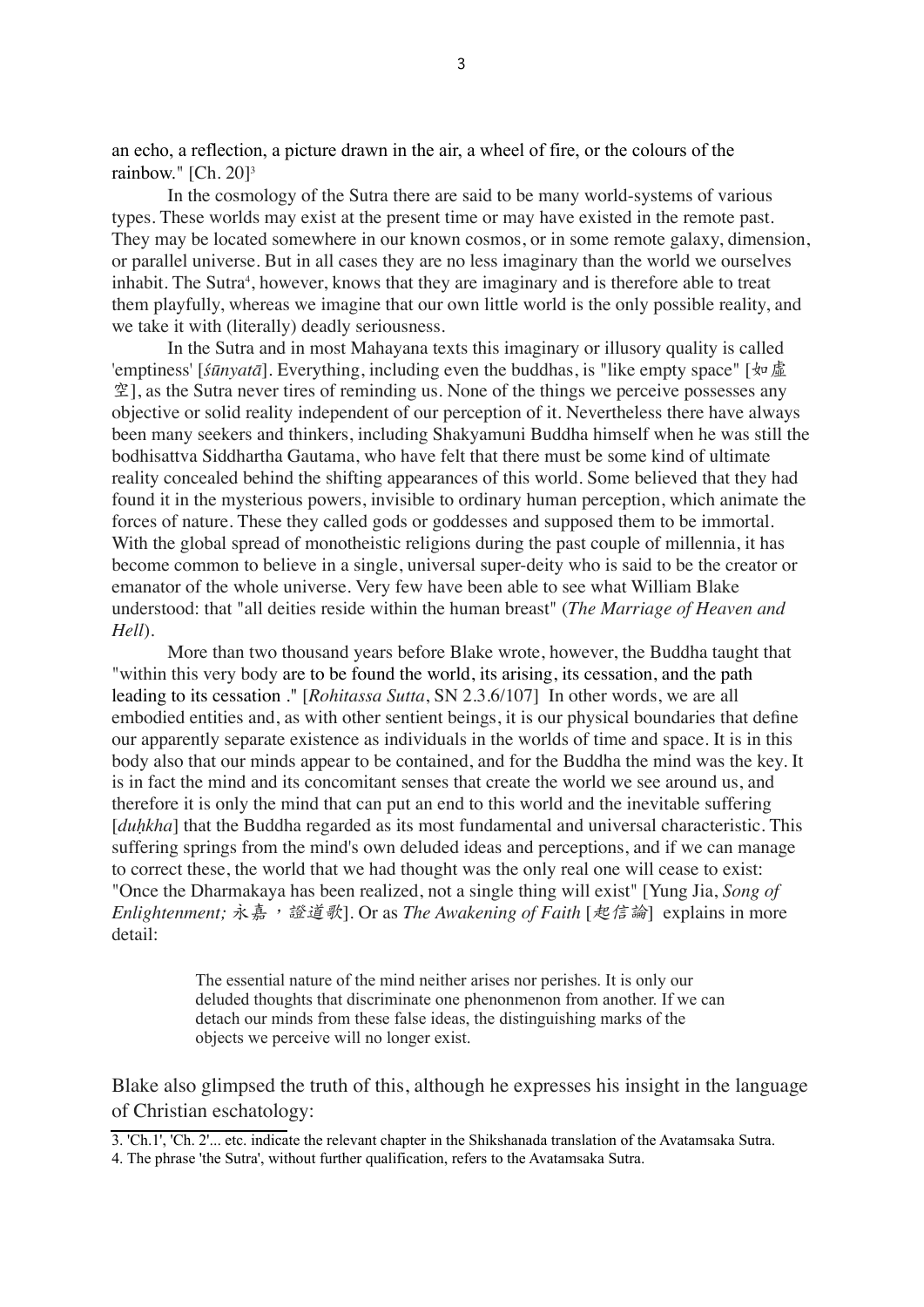Error is created. Truth is eternal. Error, or Creation, will be burned up, and then, and not till then, Truth or Eternity will appear. It is burnt up the moment men cease to behold it. [*A Vision of the Last Judgement*]

Of course this doesn't mean that everything we perceive will literally vanish. As long as we still have a human body and human senses, we will continue to see the world as we did before, but we will no longer perceive it as the world we thought we knew. Because our delusions have been cleared away, the world will now appear to us in a radically different light that is at present beyond our comprehension. To quote Blake again:

> If the doors of perception were cleansed every thing would appear to man as it is: infinite. For man has closed himself up, till he sees all things through narrow chinks of his cavern. (*The marriage of Heaven and Hell*)

The result of this narrowing of our perceptions is what the Buddha called 'suffering' [*duḥkha*]. According to Buddhist tradition there are three types of suffering: the suffering of suffering (i.e. physical pain and mental anguish), the suffering of change or impermanence, and the suffering of conditioned existence [*saṁskāra-duḥkha*]. The first of these is easy to understand, because all beings experience it sooner or later and in one way or another. The second is also easy enough to recognize, although its deeper implications are more difficult to grasp. The third type of suffering is closely connected with the previous two, but being the most fundamental of the three, is much more subtle and tends to elude our understanding. It was on his explanation of these last two aspects of suffering that the Buddha founded his Dharma.

Close observation and careful reflection will show that everything in the universe is indeed subject to the law of impermanence. All living things will eventually die, and all inanimate objects will slowly or suddenly decay and disappear. Ultimately the entire universe, with all its planets, stars and galaxies, will implode or be overcome by entropy and fade away. Impermanence is therefore a law that governs all physical existence, and because the Buddha placed it at the centre of his teaching, the religion he founded can be said to be truly universal in its scope.

The suffering that we experience as human beings, then, comes from the inherent impermanence and contingency of our lives. This suffering is inescapable because existence as an individual person, animal, or tree is limited by definition and is therefore subject to the inexorable law mentioned above. To define something is, as it were, to draw boundaries around it, boundaries that mark it off as separate from all the other entities around it. But for the Buddha, and for the Avatamsaka Sutra, this apparent separateness is a limitation, a false and unstable delusion that is the ultimate source of all our distress.

All sentient beings, therefore will sooner or later discover the nature of suffering through their own individual experience. But it is only we human beings, on this planet at least, who possess sufficient self-awareness and linguistic sophistication to search for the real causes of our suffering, identify them, and then try to find a remedy for them. Eventually we will come to realize that we ourselves are the cause of our own problems, and that our obsession with a unique self which must be defended and preserved at all costs is in fact a pernicious delusion which is at the root of all our unhappiness and perpetual anxiety.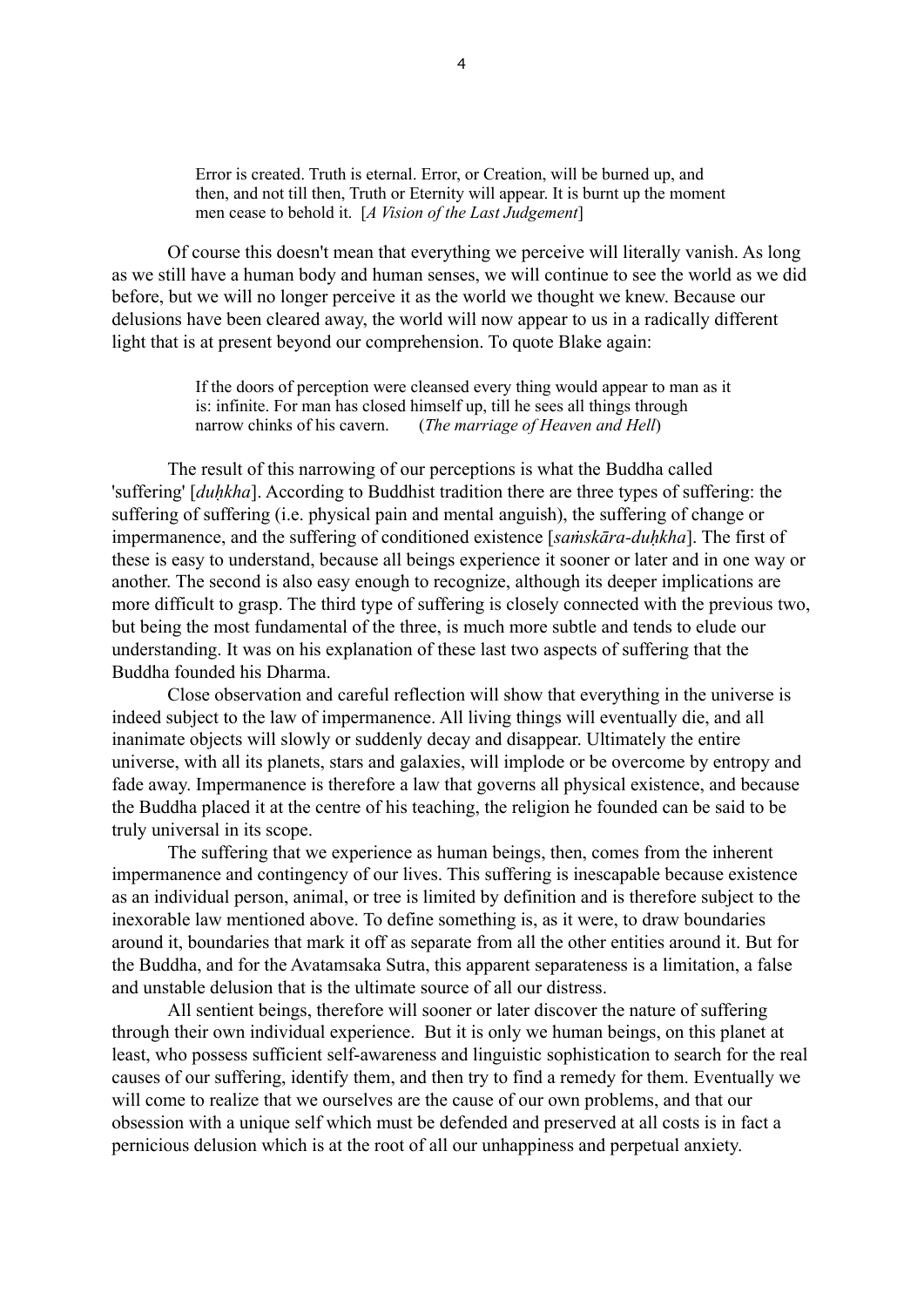The solution to a problem, however, is often to be found in the problem itself, and in this case the same self-consciousness that is the source of our suffering is also the key to its transcendence. It is the nature of consciousness to know, and it constantly seeks to expand the scope of its awareness. According to the Buddhadharma, the ultimate fulfilment of this impulse, its final goal, is the universal awareness of 'omniscience' [*sarvajñatā*] – the complete understanding of the true nature of all things that is possessed by the buddhas. This same impulse is the force driving evolution, which in human beings has produced, for the first time on our planet, a fully aware and linguistically competent sentient being. It is at this point that Buddhahood starts to come within reach.

But how do we proceed to reach it? Most religions begin with an "In the beginning...". The Buddha however taught that we should start from where we are here and now, as he himself did when he was still the bodhisattva Siddhartha Gautama. According to some traditional accounts, he first became aware of the universality of suffering while he was still a child, when he once slipped into a spontaneous state of meditation as he watched his father performing a ploughing ceremony in the hot sun (see e.g. MN 36, *Mahāsaccaka Sutta*). This experience eventually led him to see that old age, sickness and death were the inevitable result of having been born as an individual sentient being. He therefore set out on what he was to call a 'noble' or 'spiritual' quest [*ārya-paryeṣaṇa*], determined to find some unchanging truth or reality which would offer an escape from the endless cycle of births and deaths:

> Even though I am still subject to birth, ageing, illness, death, sorrow,and conflicting emotions, what if I were to seek that which is unborn, ageless, beyond illness and death, sorrowless, passionless, the unsurpassed freedom from all bonds, Nirvana? [MN 26, *Ariyapariyesana Sutta*]

After several years devoted to the practice of meditation and physical austerities, he eventually found what he was seeking in the 'deathless state' [*amṛtapada*, *amṛtadhātu*] which he most often referred to as 'Nirvana' [*nirvāṇa*], literally the 'extinction' of the scorching fires of ignorance and the turbulent passions that spring from it. Everything, the Buddha declares in his "Fire Sermon" [*Āditta Sutta*, SN 35.28], the senses and their objects, are all on fire:

> With what are they on fire? They are on fire with greed, hatred and delusion, with birth, ageing and death, with sorrow, grief, pain, misery and distress.

In the course of his teaching career, the Buddha developed a more elaborate doctrinal structure to explain the truths that he had realized: the Four Truths, the five aggregates [*skandha*], the eighteen sense-bases (the six organs and their corresponding objects and types of consciousness), the links in the cycle of interdependent origination [*pratītya*-*samutpāda*] and so on. At the same time he also developed a complete system of practice based on similar lists: the Eightfold Path, the four stages of meditation [*dhyāna*], the four 'divine abodes' [*brahma-vihāra*], the five faculties [*indriyāṇi*], the seven aids to Enlightenment [*bodhi-pāksika-dharmāh*] etc. Underlying this elaborate structure, however, there is always the fundamental contrast between the conditioned and the unconditioned, between ignorance and Enlightenment, suffering and Liberation [*vimukti*, *mokṣa*], the realm of birth and death and the "unborn, unarisen, uncreated, unconstructed" reality of Nirvana [*Udāna* 8.3]: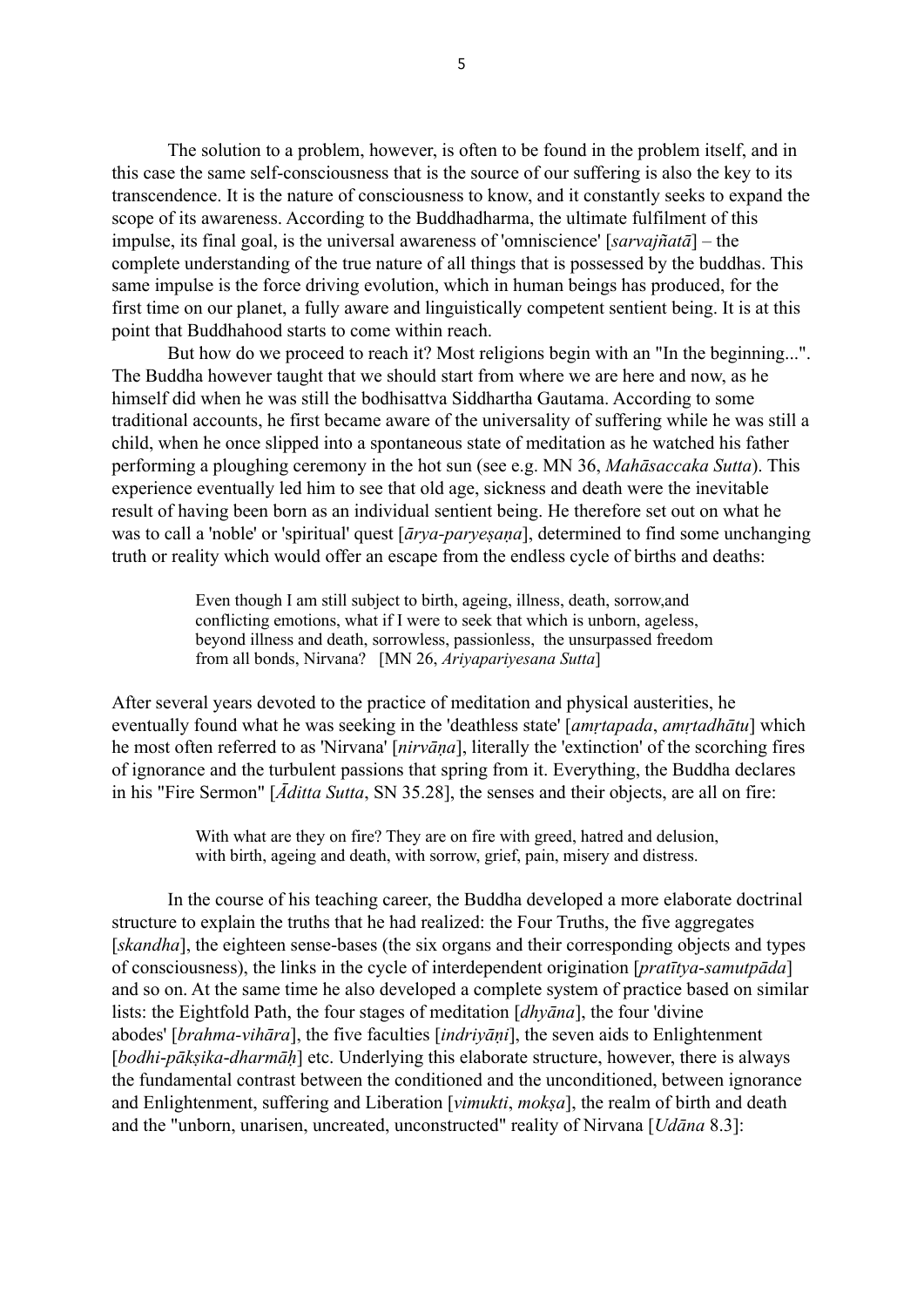There is a realm where there is no earth, water, fire, wind, or infinite space.... where there is neither this world nor the next, neither sun nor moon, neither coming nor going nor standing still, neither passing away nor arising. It is groundless, motionless and unsupported. This, I say, is the end of suffering. [*Udāna* 8.1]

Ultimately, therefore, all the various methods of practice and mental discipline that the Buddha recommended are simply ways to bridge the gap between the conditioned worlds of Samsara and the unconditioned realm of Nirvana. At present we seem to be trapped in a realm where beings live for a short time, suffer, and die, only to repeat the process over and over again. But if we can purge our minds of the desires and attachments that keep us bound to this cycle, and instead focus all our thoughts and aspirations on the deathless state of Nirvana, it will eventually open up to us, just as it did to Shakyamuni Buddha himself. This transcendent reality appears remote and incomprehensible to us at the moment, but it is already present within us, and its realization is the only thing that will give us the peace and fulfilment that we have always been seeking. This fundamental task is seldom presented in such stark terms in the texts of the Pali Canon, but there is one passage in the *Majjhima Nikāya* (MN 64, *Mahāmālunkyā Sutta*), about a monk striving to break the five bonds [*saṁyojana*] that keep us all bound to samsaric existence, in which the Buddha spells it out with uncompromising clarity:

> Whatever there may be that is connected with the five aggregates of form, feelings, cognition, mental activities and consciousness, he regards as impermanent, as suffering, as a sickness, a painful swelling, a poisoned arrow, an affliction, a disease, as something alien or decaying, as something empty and devoid of self. He therefore turns his mind away from such things and focuses his thoughts instead on the deathless state [*amatāya dhātu*]. This is true peace, this is supreme: that is to say, the stilling of all mental activities, the discarding of all causes that lead to rebirth, the fading away of craving, dispassion, cessation, Nirvana.

The path to Buddhahood is not an easy one, as it goes against the grain of our longestablished habits and of everything that we have always taken for granted. To set out on it requires not only a clear understanding of the goal but also considerable faith, for if we have no faith in its reality or in the possibility of achieving it, how will we find the strength to follow the path right to the end? For this reason, the *Sutta Nipāta* says "By faith the flood is crossed" (SN 1.10), and "By faith you shall be free and go beyond the realm of death" (SN 5.16). The Sutra too (Ch. 12) insists that "Faith is the source of Enlightenment, and all good qualities", and Shantideva sums up the whole path of practice in the second verse of his *Compendium of Training* [*Śikṣā-samuccāya*] as follows:

> If you would make an end of ill and achieve supreme happiness, Strengthen your faith and practise, seeking only Enlightenment.

So the Buddhist meditator is urged in a stock phrase (e.g. in the Pali *Satipaṭṭhāna Sutta*) to be "ardent and fully aware" [*ātāpī sampajāno*], and the Buddha's own last words to his followers are said to have been "Strive diligently" [*appamādena sampādetha;* DN 16].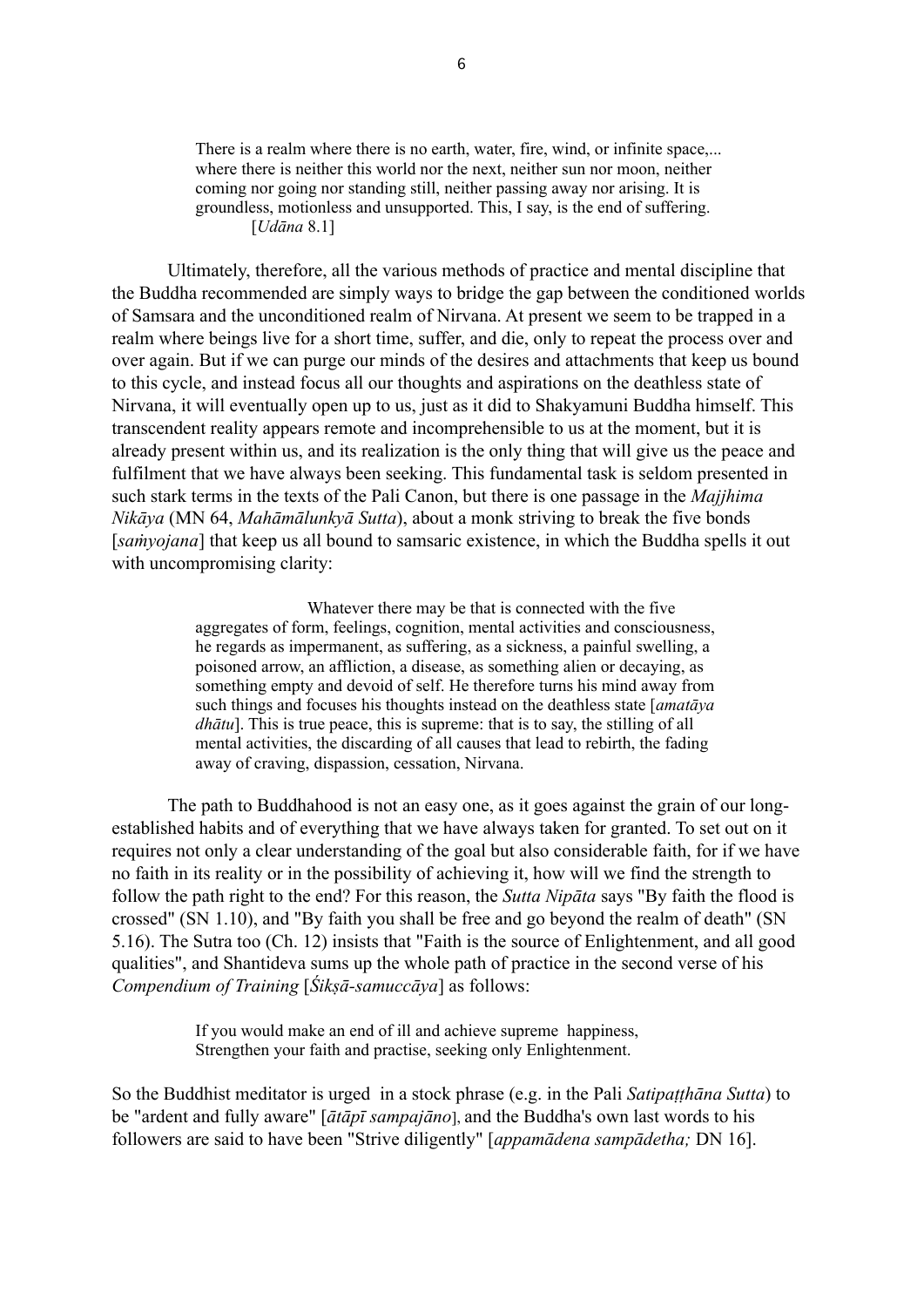In following the path of practice, therefore, motivation is of crucial importance. According to the early sutras, the Buddha seems to have encouraged practitioners mainly by emphasizing the ills [*duḥkha*] of Samsara. About the nature of Nirvana he was more circumspect and generally defined it in negative terms, presumably fearing that more positive descriptions might be misunderstood by his audience. By and large, later tradition has followed him in this, for it has always been taught that speculation about the 'deathless state' is futile, as our dualistic minds are not capable of grasping a nondual reality that at present lies beyond their comprehension. Eventually it will appear spontaneously to us, once all the obstacles to its realization have been cleared away, so in the meantime, the argument has gone, it is better to concentrate on identifying and eliminating those obstacles and impediments from the mind; Enlightenment will then follow in due course.

Nevertheless, in the centuries that followed the Buddha's passing, diligent practitioners and scholars in the monasteries of ancient India continued to ponder the true nature of Nirvana and of the Buddha's Enlightenment, and began to explore new methods of meditation. The eventual result of this spiritual and intellectual inquiry was the emergence of a new, pan-Indian Buddhist movement which came to be known as the 'Great Vehicle' [*Mahāyāna*].

The first literary manifestation of the Mahayana was the circulation of a number of sutras expounding 'transcendental wisdom' [*prajñā-pāramitā*]. A 'sutra', in the Buddhist sense, is a text which claims to represent the direct teachings of the Buddha, or a buddha, while 'prajñā' means unerring knowledge or wisdom. The word ' pāramitā', however, is ambiguous. It could be derived from the adjective *parama*, meaning 'perfect' or 'supreme', or else from the word *pāram*, meaning the 'other shore' or 'opposite shore' of a river. In the latter case, it would be an obvious allusion to a metaphor that the Buddha himself often used, comparing the world in which most beings live to one shore, and the transcendent state of Nirvana to the opposite shore, with the powerful currents of birth and death flowing between the two.

Either way, the principal topic of this literature is what the texts refer to as 'emptiness' or 'voidness' [*śūnyatā*]. This term also carries a dual significance, in keeping with the dualistic way in which we perceive ourselves and the world around us. On the one hand, to say that something is 'empty' [*śūnya*] is to say that it is hollow, insubstantial, and devoid of independent reality or 'self-existence' [*svabhāva*]. But seen from a different point of view, that of the 'other shore', this same emptiness is also the real nature of everything that exists. In other words, the empty or illusory nature of all that we cling to in vain is both the source of our suffering and at the same time the key to complete Liberation from it. As the Avatamsaka Sutra (Ch. 1) puts it succinctly: "Emptiness of self-existence is Buddhahood" [性空即是佛]. This is a paradox that our dualistic logic is unable to resolve and that can only be understood through direct realization.

In the Sutra's long first chapter the comparison of Buddhahood [*buddhatva*] or Enlightenment [*bodhi*] to emptiness [*śūnyatā*] is elaborated in various ways. They are both said to be infinite in extent; both are utterly pure and impervious to contamination; they contain all things but cannot be contained by anything else; they are both essentially changeless and everywhere the same; they pervade and sustain all things without being perceptible as 'things' themselves; and so on. The notion of emptiness, then, provides a conceptual bridge between our turbulent world of suffering and decay and the imperturbable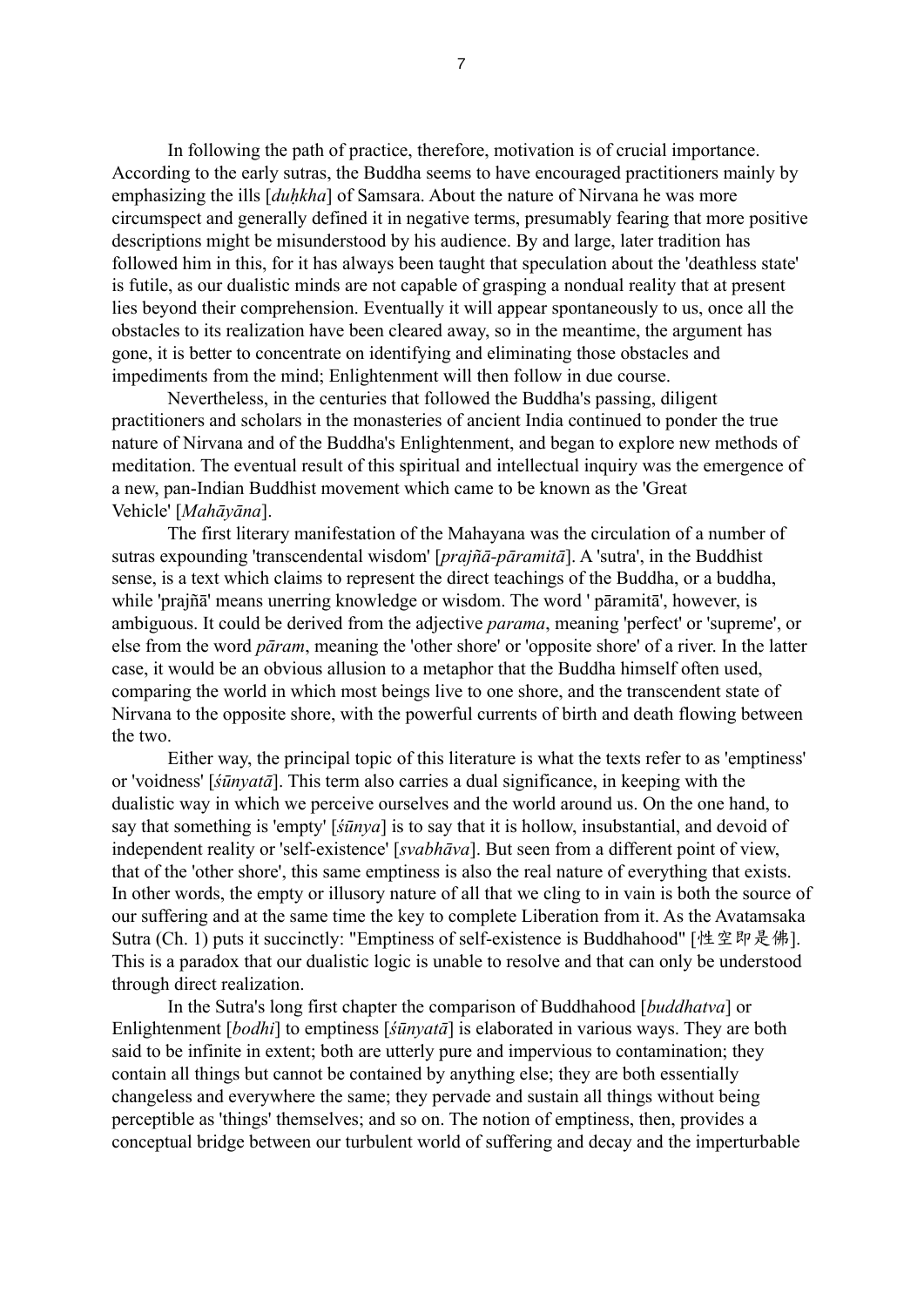realm of Nirvana. To cross that bridge, however, requires persistent and diligent practice, and for this purpose Buddhism offers many different ways of cultivating mindfulness, meditation and mental discipline, in order to cater for the diverse needs and capacities of individual sentient beings. Despite their diversity, however, all these systems and methods of practice have the same fundamental purpose: to deconstruct the mechanism of suffering in the mind, clear away karmic obstacles, and allow our innate enlightenment to emerge.

There are two basic types of obstacle [*āvaraṇa*] that impede this process: emotional obstacles [*kleśāvaraṇa*] and cognitive obstacles [*jñeyāvaraṇa*]. The first of these comes ultimately from our stubborn clinging to the idea of a changeless self [*ātmagrāha*] and from our futile attempt to preserve it in the face of the inexorable impermanence of all things. As a result of this attachment, all kinds of conflicting emotions continually disturb our minds and prevent us from cultivating the inner peace and stability that are essential for the realization of Enlightenment. But if we can accept and understand that there is no such individual self [*pudgala*-*nairātmya*], these passions will begin to subside and our minds will become calmer. Then we will start to see the nature of our existence and of the world around us more clearly. This understanding will also help to dissolve the false barriers [*pratigha*] that our mind erects between our 'selves' and other living beings, thereby allowing spontaneous compassion for others to arise in our hearts, for as Shantideva says in the first verse of his *Śikṣ̄āsamuccaya*:

> If fear and suffering are as distressing To others as they are to me, What is so special about this self That I protect it and not the others?

But our sense of self is defined, not only by our physical form, but also by the environment in which we live. Subject and object are inseparable and interdependent, and our existence as individuals is only intelligible within the spatio-temporal setting that our karma has created for it. It follows that in order to transcend our own suffering and free our minds from their self-imposed limitations, we must eliminate all attachment, not only to our selfimage [*ātman*], but also to the supposedly 'objective' reality of the phenomena [*dharma*], the totality of objects and events, that we constantly perceive around us in the course of our lives.

According to the Buddhadharma, the ultimate source of all these attachments, and hence of all our suffering, is a primordial ignorance [*moha*, *avidyā*] which divides a seamless reality into a endless concatenation of opposites – existence and nonexistence, mind and body, true and false, right and wrong, good and bad, and so on. As the Buddha said [SN 12.15], the world

> relies on the duality of existence and non-existence. But for those who see with true wisdom the arising and passing away of the world as it really is, there is no such thing as the 'non-existence of the world' or the 'existence of the world'

Our inability to see beyond these incompatible opposites is understood in the Mahayana as the result of our 'clinging to phenomena' [*dharmagrāha*], that is, perceiving every object as an independently existing reality distinct from all the rest. This is the principal cognitive obstacle which must be overcome if we are to attain to the unimpeded dualistic awareness of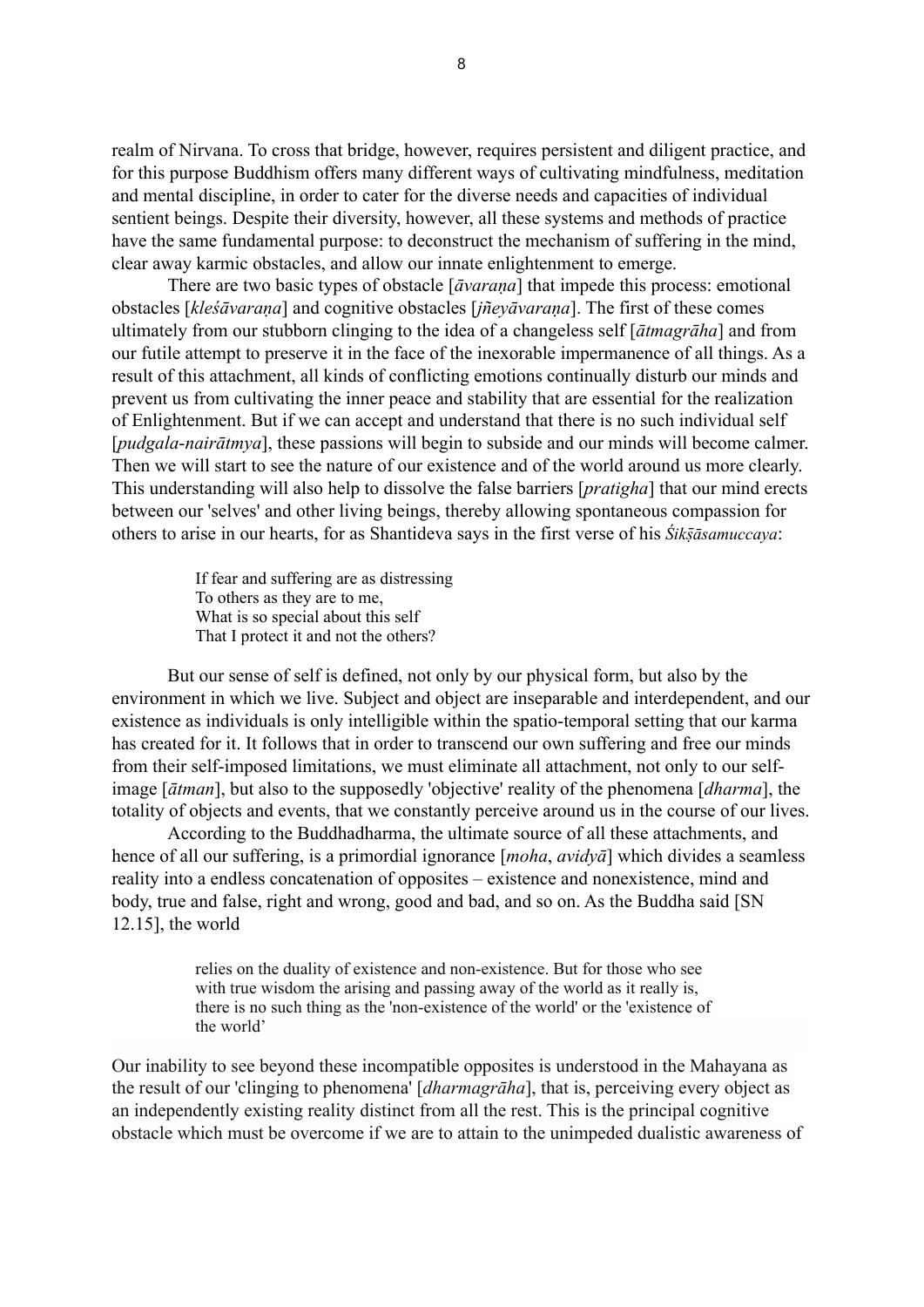the buddhas. In other words, we need to understand that our sense of selfhood is supported and continually reinforced by our unquestioning belief that we exist as independent entities within a universe of equally real entities and objects. In order to achieve complete Enlightenment, therefore, it is necessary to realize that not only is there no enduring 'self' in sentient beings [*pudgala-nairātmya*], but also that there is no real 'self' or substance in any phenomenon whatsoever [*dharma-nairātmya*]

> When being and nonbeing cease to appear As possibilities to the mind, Then for want of another alternative, It will shed its attachments and be at peace. [Shantideva, *Bodhicaryāvatāra* 9.35]

How does one come to this realization? As mentioned above, the Buddhist scriptures contain many methods of practice that can be cultivated in order to calm and clarify the mind, so that it can be brought under control and gradually purged of the false ideas and distracted thoughts that impede its innate awareness and block the path to Enlightenment. In the Avatamsaka Sutra too there can be found a virtually endless number of such practices. The chapter on "Disengagement from the World" [Ch. 38] alone lists some 2,000 qualities or practices that a bodhisattva can develop or cultivate, and there are many similar lists in other chapters as well. There is however no set of prescribed practices that everybody is required to cultivate. Individual followers of the Ekayana are expected to investigate the many possibilities available and then commit themselves to whichever one(s) seem most likely to be effective in their own personal case.

Nevertheless there is one traditional practice that is especially recommended by the Sutra for its simplicity and effectiveness, and that is mindfulness or contemplation of the Buddha [*buddhānusmṛti*]. In the Pali texts contemplation of the Buddha's qualities is frequently said to be a beneficial form of meditation:

> There is one thing which, when suitably cultivated and developed, will lead directly to detachment, dispassion, cessation, supernormal knowledge, complete awakening, Nirvana. And what is that one thing? Contemplation of the Buddha.  $[AN 1.16.1.1]$

> The mind of a noble disciple who is cultivating mindfulness of the Tathāgata will not fall prey to greed, hatred or delusion.... You should cultivate this mindfulness of the Tathagata whether you are walking, standing, sitting, or lying down, whether you are intent on your work, or relaxing at home surrounded by your children. [AN 11.2.2]

Buddhaghosa offers a detailed explanation of the practice in the seventh chapter of his *Visuddhimagga*.

The Pali Canon [*Vakkali Sutta*, SN 22.87] also contains a well-known passage in which a dying monk is said to have asked to see the Buddha in person before death deprived him of the chance to do so. The Buddha duly came to visit him but also gently rebuked him, pointing out that his physical form was of no value or importance, that the Dharma he had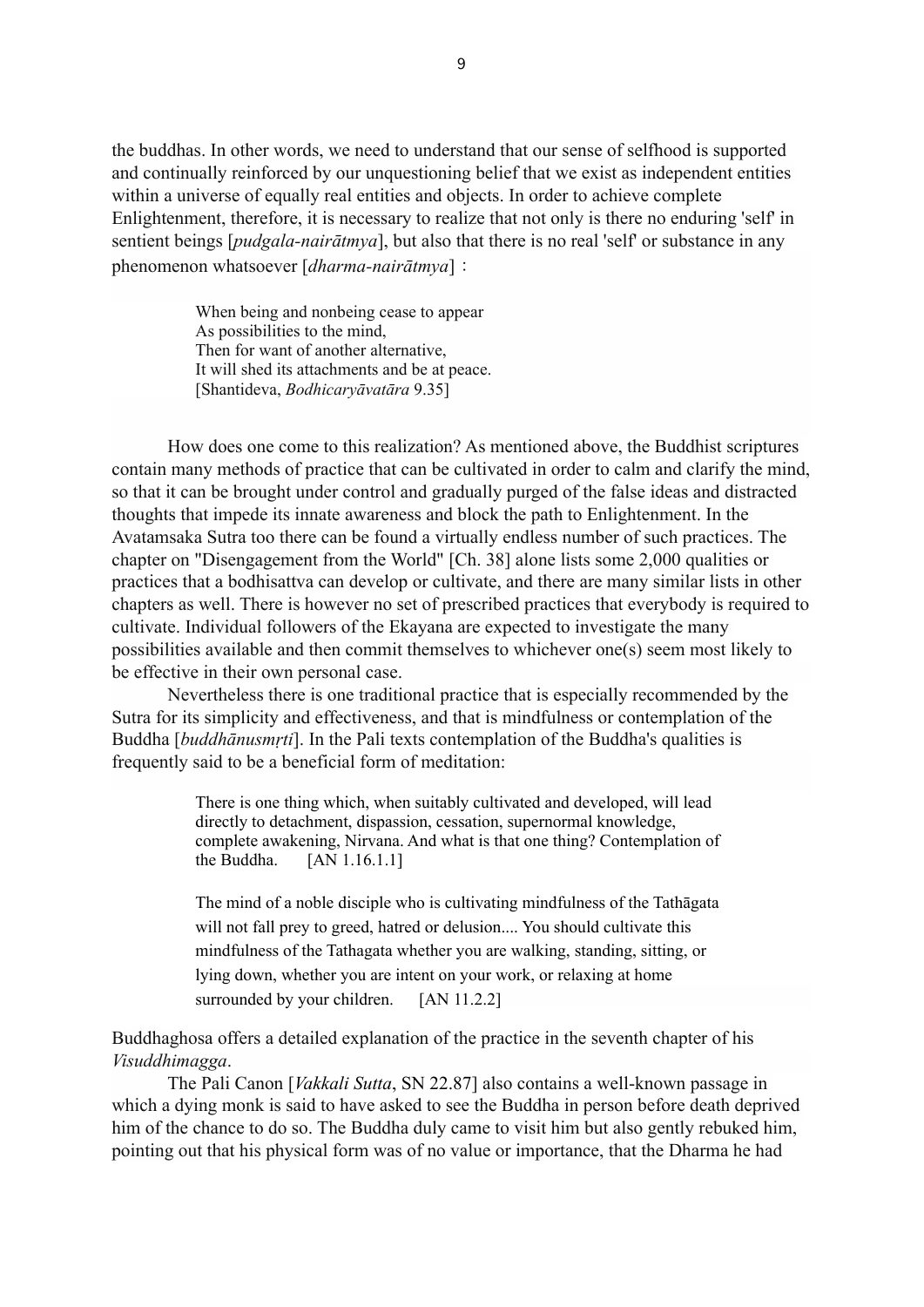realized and taught was all that really mattered, and that therefore "Those who see the Dharma see me; those who see me see the Dharma". There are many ways in which this famous statement could be interpreted, but the basic point is perfectly clear: what makes the Buddha important is not his individual identity or his physical manifestation but his buddhahood [*buddhatva*], his great Awakening [*bodhi*] to the real cause of universal suffering and to the possibility of final release from it [*vimukti*].

This point was taken up and further developed by the Mahayana and by the sutras on Transcendental Wisdom mentioned above. Seen from this point of view, the Buddha's physical form is just an 'empty' phenomenon like any other, and attempting to cling to it is pointless and futile, for there is nothing real or substantial to be clung to. As the Diamond [*vajracchedika*] Sutra says,

> Those who saw me in my form And those who sought me in my voice Were wandering on a mistaken path And will never see the Tathagata.

The real significance of the Buddha is therefore to be found in the Truth that he discovered and realized in his own person, and as that Truth can be best described in negative terms as the 'absence of self-existence' [*svabhāva*-*śunyatā*] in all things, it follows that the contemplation of this 'emptiness' [*śūnyatā*] is equivalent to the contemplation of buddhahood and therefore of the Buddha himself. (See also p.7 above.) According to the Avatamsaka Sutra, the purpose of such contemplation is twofold: to awaken the Aspiration to Enlightenment [*bodhicitt'otpāda*], and to overcome the dualistic habit of regarding our own existence as something separate from the all-pervasive reality of the enlightened awareness that is the Buddha's true nature or 'Dharma-body' [*dharmakāya*].

In Mahayana Buddhism the Aspiration to Enlightenment is generally defined as a deep and unswerving desire to achieve Enlightenment for the sake of all sentient beings. This is a recurring theme throughout the Sutra, and many pages are devoted to describing it and emphasizing its importance, as for example:

> Then the bodhisattva contemplates the bodily forms assumed by all the beings of the past, present and future and, considering how they soon perish, thinks: "How strange that beings should be so foolish and so lacking in wisdom! In the constant round of birth and death they receive countless fragile and unstable bodies which quickly perish. So it has always been in the past, so it is in the present, and so it will be in the future. And yet they remain incapable of using their unstable bodies to seek an imperishable body."

"I should learn everything that the buddhas have learnt, accomplish omniscience, know the nature of all things, and explain to all beings the fundamental sameness of the three phases of time. I must teach them how to follow the path of stillness, so that the dharma-nature [*dharmatā*] will remain undamaged and they will be able to achieve a state of lasting peace and happiness." (Ch. 21)

The "imperishable body" mentioned here is the Dharmakaya, the 'body' of Enlightenment, and the "three phases of time" are the past, present and future.

This aspiration, this spiritual yearning, is already latent within us, and it can be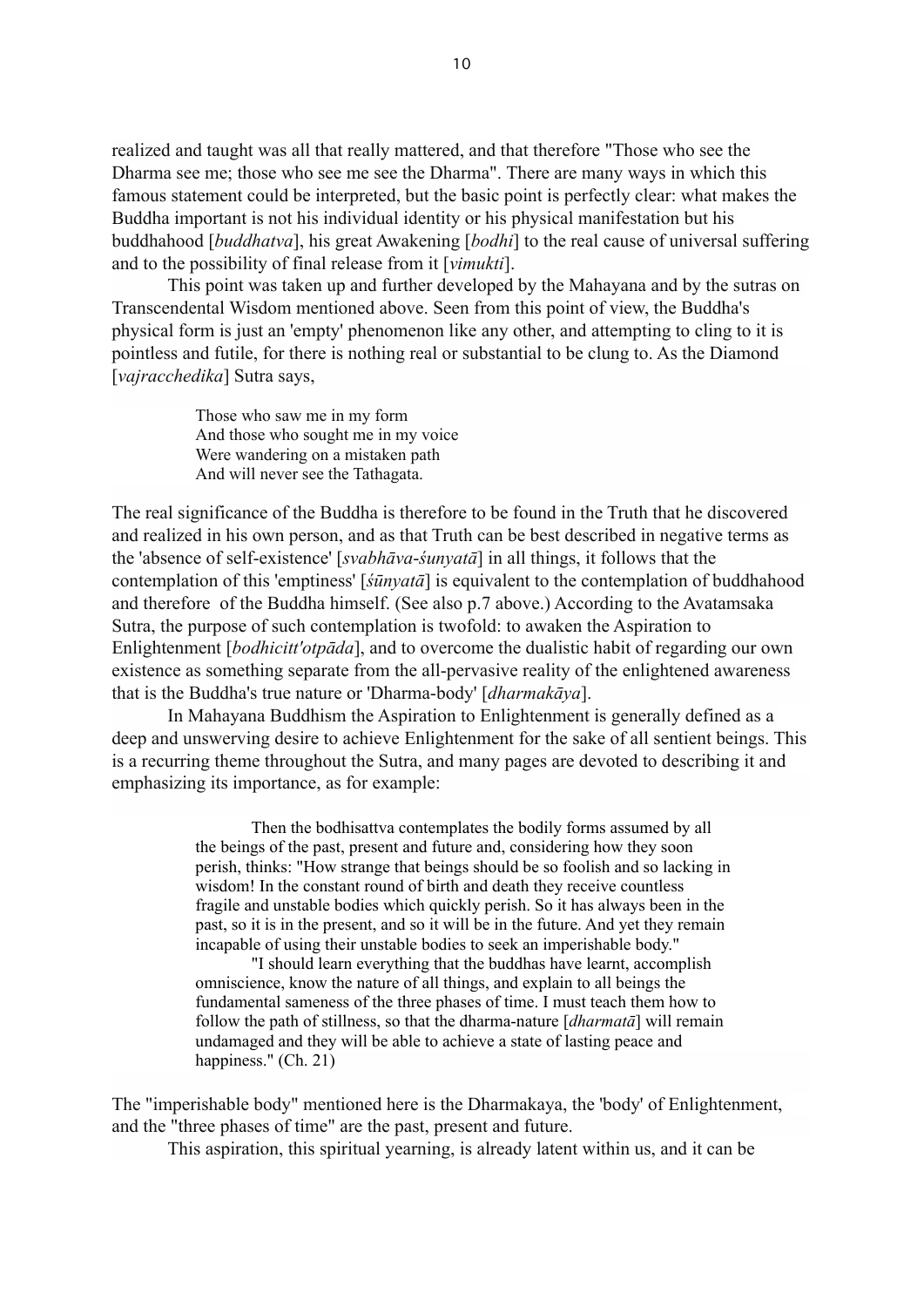awakened by regular contemplation of the gap that appears to divide our current state of ignorance and suffering from the imperturbable serenity of the buddhas. This gap may seem at first to be unbridgeable, but the Sutra assures us that not only do we already possess the luminous wisdom of Enlightenment, it is in fact the essential nature of our own mind:

> There is not a single being which is not fully endowed with the wisdom of the tathagatas, but because of their deluded thoughts, their misperceptions, and their attachments, they fail to realize it. If they could free themselves from their deluded ideas, then their innate omniscience, their spontaneous and unobstructed wisdom, would appear clearly before them. [*Avatamsaka Sutra*, Ch. 37]

So it is too with the Buddha's wisdom: It pervades the mind of every being, But is caught up in deluded thoughts, And they fail to see or notice it. [Ibid.]

So in his *Song of Realization* Yong Jia says that "the basic nature of ignorance is the buddhanature" [無明本性即佛性], and Shakyamuni Buddha himself makes the same point in a different way when he affirms (AN I.49) that "This mind is luminous [*pabhassara*] but is stained by adventitious defilements [*āgantukehi upakkilesehi*]".

The barrier between ignorance and Enlightenment is thus an illusion, an 'adventitious defilement' fabricated by our own minds, and what we have ourselves constructed we should also be able to deconstruct. If we can accomplish this task, our innate buddha-wisdom will then emerge spontaneously. This does not mean however that the work of clearing away these obstacles can be easily completed, and for this reason the Sutra reminds us frequently that considerable effort and tireless persistence are needed:

> Take pleasure only in the Buddha's Enlightenment, Seek the Buddha's wisdom with all your heart, Gather your strength and think of nothing else. (Ch. 26)

> Take the Buddha as object of meditation, Focus your thoughts on that and never desist. (Ch. 24)

Whatever it is you are doing Be mindful of Buddhahood At all times, day and night. (Ch.9)

Nevertheless there is no doubt that these barriers and obstacles, however formidable they may appear to be, are essentially insubstantial and can therefore be dissolved. According to the Avatamsaka Sutra, all things are in reality 'unimpeded' or 'unobstructed' [*wúài* 無礙; Skt. *apratigha*]. That is, although they appear to be ontologically distinct from one another, in reality they are all interconnected in a nondual web of awareness, reflecting one another endlessly like images in a mirror-maze. For this reason it is frequently said in the Sutra and the Huayen literature that every word in the Sutra contains the entire text, that each Dharma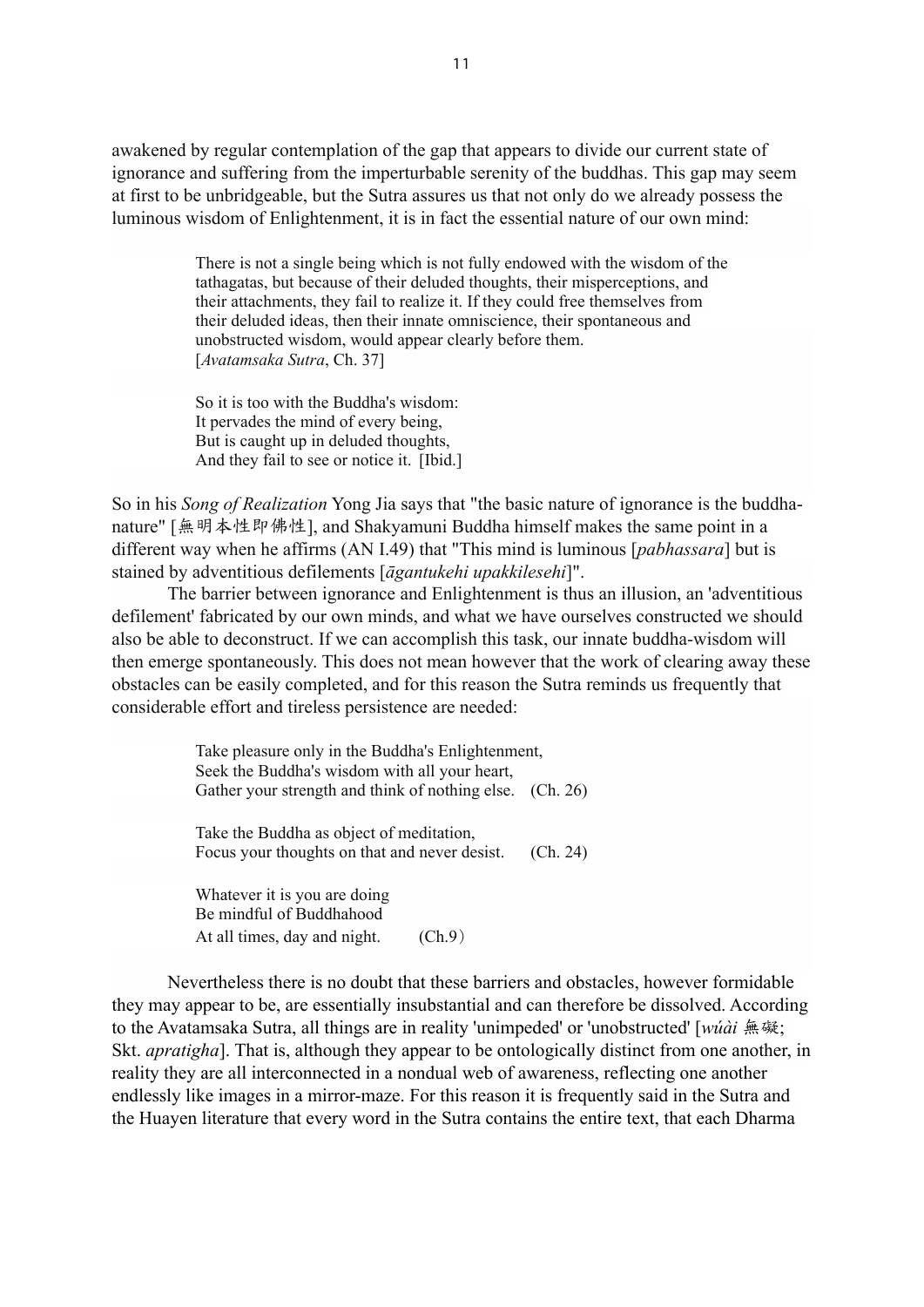practice includes all the other practices, and that there are buddhas turning the wheel of Dharma in every atom of every world:

> In all the atoms of all the worlds throughout the universe The buddhas become manifest by means of their liberating power. [Ch. 2]

Just as the Buddha is present here, so it is in every atom: The Buddha's form neither comes nor goes, but is visible everywhere. [Ch. 1]

Untold, inconceivable numbers of tathagatas can be seen in the countless worlds within every pore of your skin. [Ch. 27]

In other words, Enlightenment is universal and omnipresent. It is present in our minds and bodies, in every particle of the physical universe. It is therefore, in principle, at all times accessible to us, for as the Sutra itself says (Ch. 1), "In every instant of time the Buddha everywhere/ Is pouring down the Dharma's boundless rain".

Contemplation of the Buddha in the light of this understanding is therefore in perfect accord with the nondual nature of all things. This is described by the Huayen masters as 'basing the cause on the result' or, as Fa Zang puts it in his commentary on the *Awakening of Faith*, "growing the branches from the root" [從本起末 - 起信論疏] – that is, basing one's practice on the constant awareness that the result we are seeking (i.e. complete Enlightenment) is already present within us as our 'buddha-nature' [*buddhatā*, ]. Those who practise *buddhānusmṛti* in this way, the Sutra tells us, will become able to see buddhas everywhere and it will become clear to them that Buddhahood itself is a reality which transcends all limitations of time and place:

> If you contemplate the Buddha with an unmoved mind, You will always see countless buddhas present before you. If you always see countless buddhas present before you, You will see that Tathagatahood is always there. If you see that Tathagatahood is always there, Then you will know that the Dharma can never perish. And if you know that the Dharma can never perish, You will obtain unimpeded eloquence. [Ch. 12]

In the distinctive cosmology of the Avatamsaka Sutra the concept of Buddhahood as a limitless field of awareness is represented by the figure of Vairocana. According to the Sutra, our physical universe consists of an infinite number of world-systems or 'buddhafields' [*buddhakṣetra*] – island universes roughly comparable, perhaps, to our 'galaxies' – extending throughout the whole of space. These world-systems are said to be of many different varieties and shapes: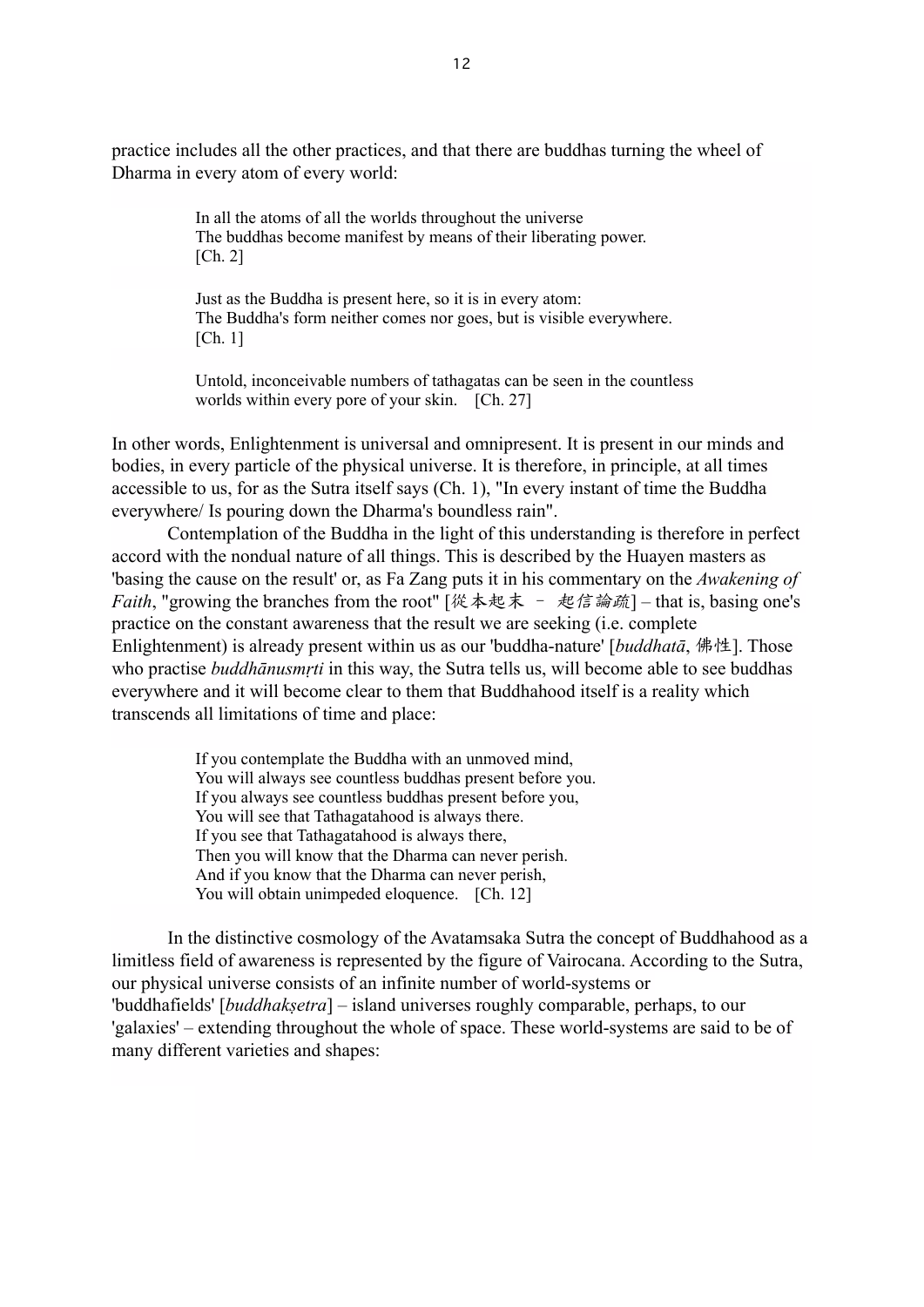The worlds that extend in all directions are of every conceivable type: Some are level and perfectly pure, and their substance is of sapphire; Other worlds are inverted, or tilted, or shaped like a lotus bud, While others again are round, or square – they assume many different forms. [Ch. 2]

Our own world-system is said to be have the form of a gigantic lotus. It contains thousands of different worlds, one of which is the particular world in which we humans live, here called by its traditional Mahayana name of 'Sahaloka' (i.e. the world [*loka*] of endurance [*saha*]). According to the Sutra, these world-systems, in addition to being objects in physical space, are also vast fields of Enlightenment [*buddhakṣetra*] inhabited by beings at various states of awareness. Each of them is said to have a presiding buddha, whose influence pervades the entire system and is felt by beings in different ways, depending on their individual capacities and inclinations. Here in our own world, the presiding buddha is called Vairocana (the "Illuminator"), and in human history he appeared in the form of the bodhisattva Siddhartha Gautama, and subsequently as the buddha Shakyamuni. In the Avatamsaka Sutra, therefore, these historical names are treated as equivalent to that of 'Vairocana' and vice versa.

Contemplation of the Buddha as either Vairocana or Shakyamuni is accordingly recommended as a a way of breaking though the illusory barriers that appear to separate us from the universal awareness that is the real nature of our mind and the ultimate purpose of our existence as sentient beings. This all-embracing awareness is often referred to in the Sutra and in other Mahayana texts as 'omniscience' [*sarvajñatā*]. But the word 'omniscience' in this context is not meant to imply a pointless knowledge of everything that exists and happens in any literal sense. What it indicates is a completely unobstructed awareness of the actual *nature* of everything that exists or occurs. This is made clear by the Buddha in the "Rohitassa Sutta" [SN 2.3.6/107]:

> I declare that within this very body, with its mind and its awareness, can be found the world, its arising, its cessation, and the path leading to its cessation.

In other words, everything that we can perceive or conceive of exists within the field of awareness created by our mind and our senses. It follows that if we fully understand the nature of our mind and 'cleanse the doors of our senses', to use Blake's phrasing, we will also understand the nature of everything that they comprehend. This is 'omniscience'. In the imagery of the Sutra, it is often described as becoming able to see buddhas everywhere; that is, becoming able to see the enlightened awareness that is the authentic and intangible nature of all things.

In addition to the buddha Vairocana, two bodhisattvas also figure prominently in the Avatamsaka Sutra: Manjushri [*Mañjuśrī*] and Samantabhadra. Manjushri appears in many other Mahayana sutras as a bodhisattva who personifies wisdom in particular, and he is frequently referred to as the instructor, or even the progenitor, of the buddhas. He is also well known for the frequency of his intervention in human affairs, and is said to have often appeared to people in different forms to advise or admonish them. Throughout the Buddhist world it was widely believed that he resided somewhere on Wutai Shan ("five-peaked mountain") in China, and many pilgrims came to this holy mountain from India and Central Asia, as well as from all over Asia, in the hope of encountering him there. In the Avatamsaka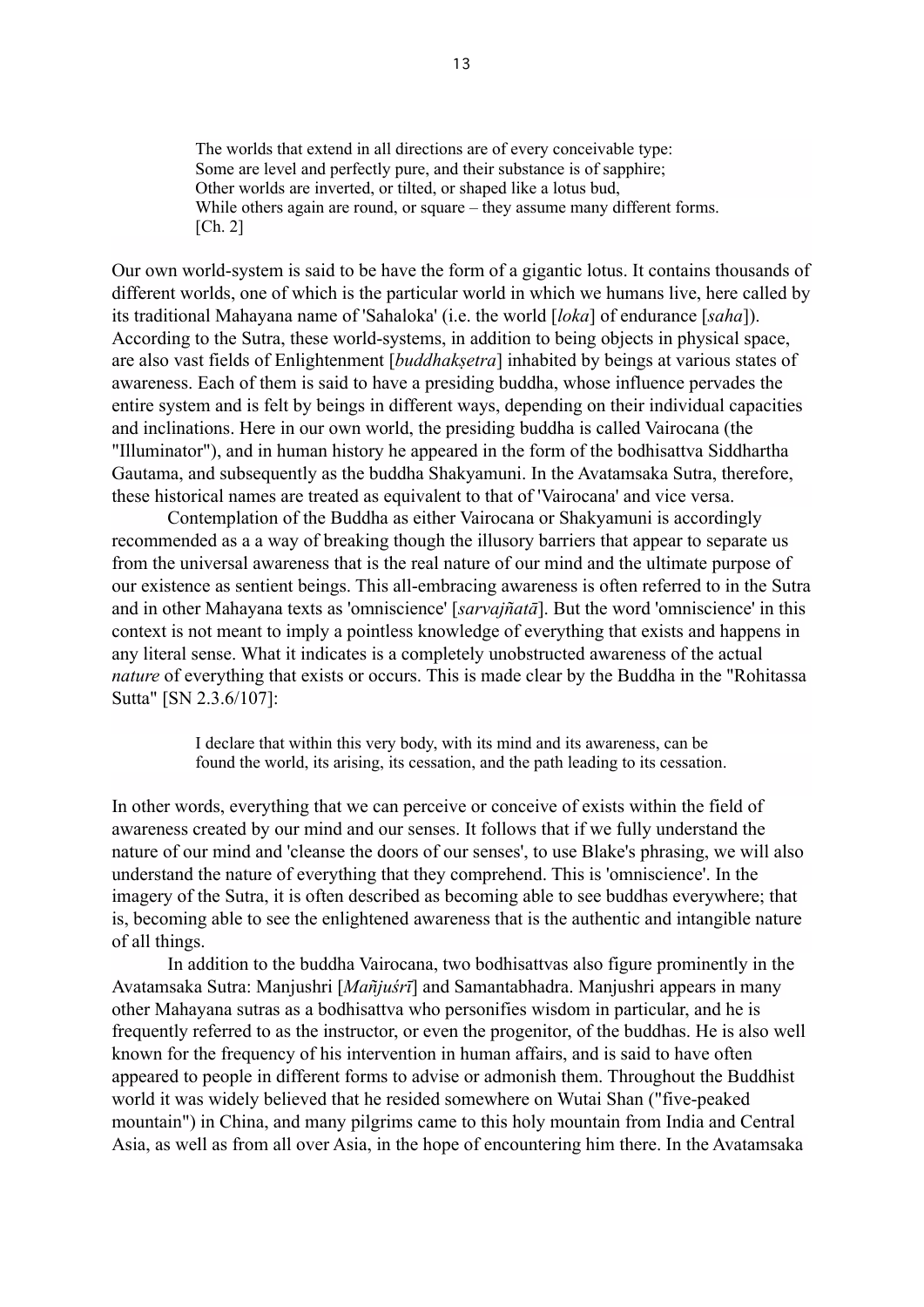Sutra itself Manjushri is the principal teacher in six of the thirty-nine chapters and is implicitly present throughout the story of Sudhana in the final chapter.

For the individual practitioner Manjushri also personifies bodhicitta, the urge to achieve complete Enlightenment, which is already present, albeit unrecognized, within the mind of every sentient being. It is therefore Manjushri who first awakens this impulse in us, and who then, if we pay careful attention, will guide us on the long and difficult path that leads to the final goal, so that we can at last become what we have always been from the very beginning. If therefore Vairocana represents Buddhahood in the Sutra, Manjushri can be said to stand for the Dharma. As for the Sangha, it is symbolized by the bodhisattva Samantabhadra.

Unlike Manjushri, Samantabhadra is seldom mentioned in other Mahayana sutras, but in the Avatamsaka he is an all-pervasive presence, either implicitly or explicitly. On the one hand Samantabhadra is the archetypal practitioner, the model which all followers of the Ekayana should strive to emulate. He therefore embodies the Aryasangha itself, the entire community of enlightened practitioners who are the true 'children of the Buddha':

> The nature of things is always still and devoid of qualities. Like empty space it cannot be distinguished or divided. It eludes all attempts to grasp it and lies beyond the reach of words. Utterly real, changelessly pure, it is everywhere the same. If you can truly understand that this is how things are, Then whether they exist or not, the mind will be unperturbed. And if, in order to save the world, you practise diligently, You will then be a true child of the Buddha, born from the Buddha's mouth. [*Avataṁsaka Sūtra*, Ch. 26]

In the deepest sense, however, Samantabhadra personifies the realization of Enlightenment itself, for according to the Sutra and the teachings of the Huayen School, committed practice is already the manifestation of Enlightenment in the world, and there can be no such thing as Enlightenment apart from practice, as Li Tungxuan  $[\frac{1}{2} \oplus \frac{1}{2} \times \frac{1}{2}]$  points out in his commentary on the Sutra:

> The practices are themselves Enlightenment, for they have no substantial nature of their own. If you cultivate with a view to attaining an Enlightenment beyond the practices, it will be the Enlightenment of the Disciples, of the Solitary Buddhas or of the bodhisattvas who merely contemplate emptiness, and not the sovereign Enlightenment of the Ekayana, of the authentic wisdom of Manjushri, and of the compassionate activities and vows of Samantabhadra.

According to the commentator and Huayen master Cheng Guan [澄觀, 738-840], there are four levels or degrees of awareness, which he called 'realms of perception' [法界, *dharmadhātu*], that is, images of the world as it appears to us. The first of these, the realm of appearences, is that of our ordinary, everyday perception, in which we are only aware of objects and beings as separate entities in time and space. As our awareness deepens with practice, we begin to see that there is another way of perceiving and another world, a 'realm of reality', in which all these distinct appearances are merely fleeting reflections of a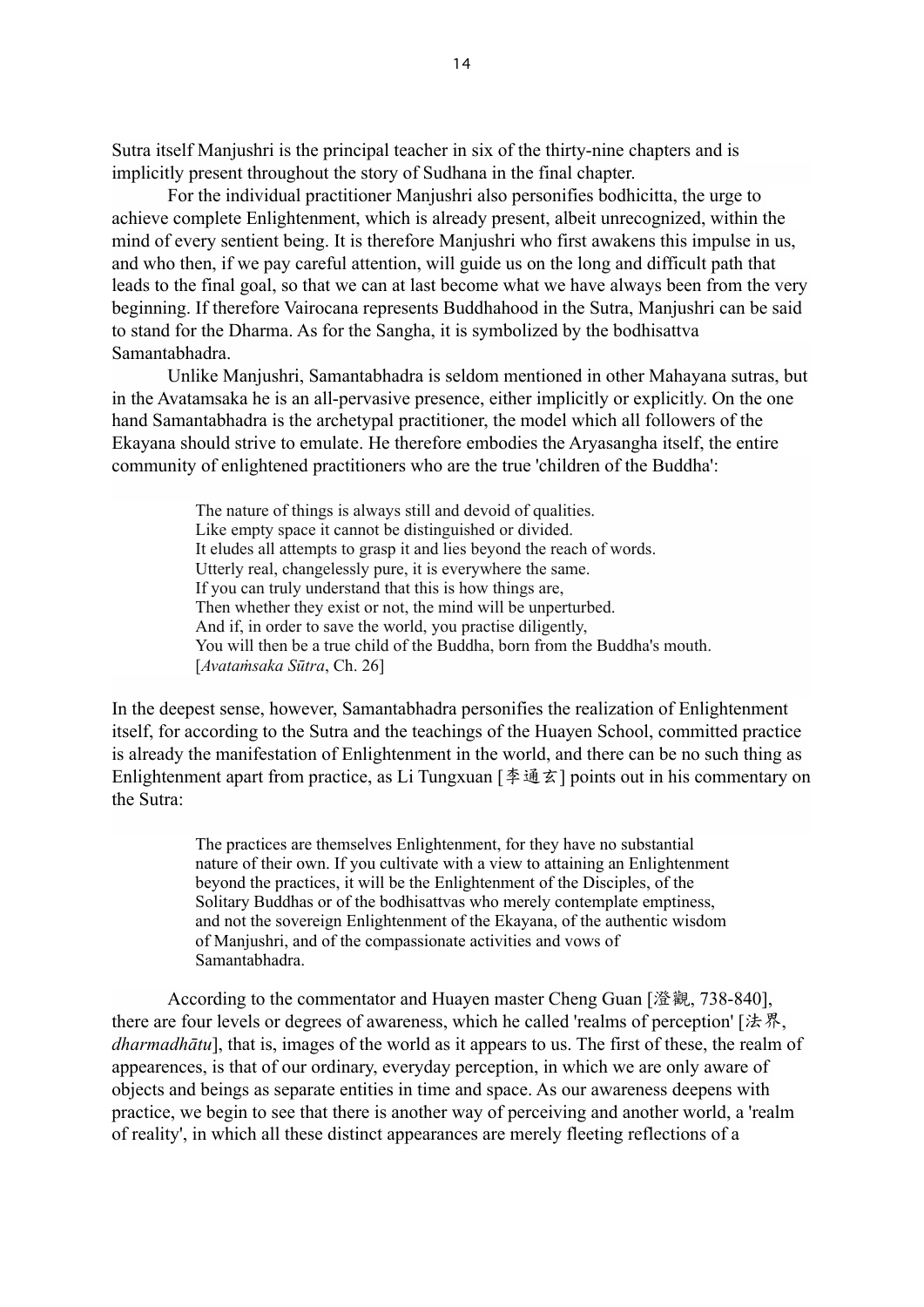universal reality that is "unborn, unarisen, uncreated, uncompounded" and is the real nature of our own mind.

Even this mode of perception, however, still retains a degree of dualism in that, although the two realms we are now aware of coexist and interpenetrate, they are nevertheless clearly distinguishable from one another. There is therefore a still deeper level of awareness, the realm of the nonduality of appearances and reality, or in traditional Buddhist terms, of Samsara and Nirvana, in which every phenomenon is seen to embody the whole of reality and the universal, transcendent reality is identical with all phenomena. This is usually as far as most Buddhist texts, as well as the great seers and mystics of other religions, are prepared to go. But according to the Avatamsaka Sutra, there is one final level of fully enlightened awareness, which is that of all the buddhas. It is referred to as the realm of the mutual nonobstruction (i.e. nonduality) of all phenomena with one another, meaning that every single phenomenon, just as it is, is ontologically identical with every other phenomenon. This is the realm of Samantabhadra, and for that reason the phrase used most often throughout the Sutra for Dharma practice in general is the "vows and deeds" or "commitments and conduct" of Samantabhadra [普賢行願]. For the same reason followers of the Ekayana are also commonly called "Samantabhadra practitioners" [ 普 賢 行 者 ].

The entire path of practice, from the first awakening of bodhicitta to the culminating vision of Samantabhadra, is illustrated in the final chapter of the Sutra, which, as mentioned above, tells the story of a young man called Sudhana who travels the length and breadth of India in search of teachers who will help him accomplish the complete Enlightenment of Buddhahood. Then story begins when Manjushri, accompanied by a retinue of monastics, other bodhisattvas, and various deities, arrives in a village or small town called Dhanyākara to expound the Dharma. Sudhana, who lives in Dhanyākara, comes to hear him and is filled with a burning desire to achieve Enlightenment. When he asks Manjushri for further instruction, the bodhisattva sends him to a monk called Meghaśrī. After explaining the nature of his own practice and realization, Meghaśrī instructs him to seek out another guru, who in turn sends him to another, and so on. Proceeding in this way, Sudhana eventually encounters the bodhisattva Maitreya. According to universal Buddhist tradition, 'Maitreya' will be the name of the next buddha to appear in our world at some time in the distant future. That Sudhana should met him at this stage in the story is therefore a sign that he himself will soon accomplish the Enlightenment he is seeking.

Maitreya ushers the young pilgrim into a great tower, where he sees before him a phantasmagoria of dazzling images – hallways, staircases, statues, jewellery, colourful banners and streamers, bells, incense burners and so on – signifying the infinite spiritual riches that are about to become available to him. When he emerges from the tower, he asks Maitreya a number of questions, and is then sent off in search of his original guru, Manjushri, in order to have the validity of his experience confirmed. After giving Sudhana his blessing, Manjushri tells him that he must now find Samantabhadra, who will set the seal on his long quest by initiating him into the wisdom-realm of Indra's Net, in which each phenomenon mirrors all the rest and every trace of dualism has vanished. Finally Sudhana is granted a vision in which Samantabhadra's body is seen to be coextensive with the entire universe. Within this cosmic body Sudhana sees the bodhisattva himself working for the benefit of sentient beings in every world and leading them towards Enlightenment. Now fully aware that all distinctions between buddha, bodhisattva and sentient being are no more than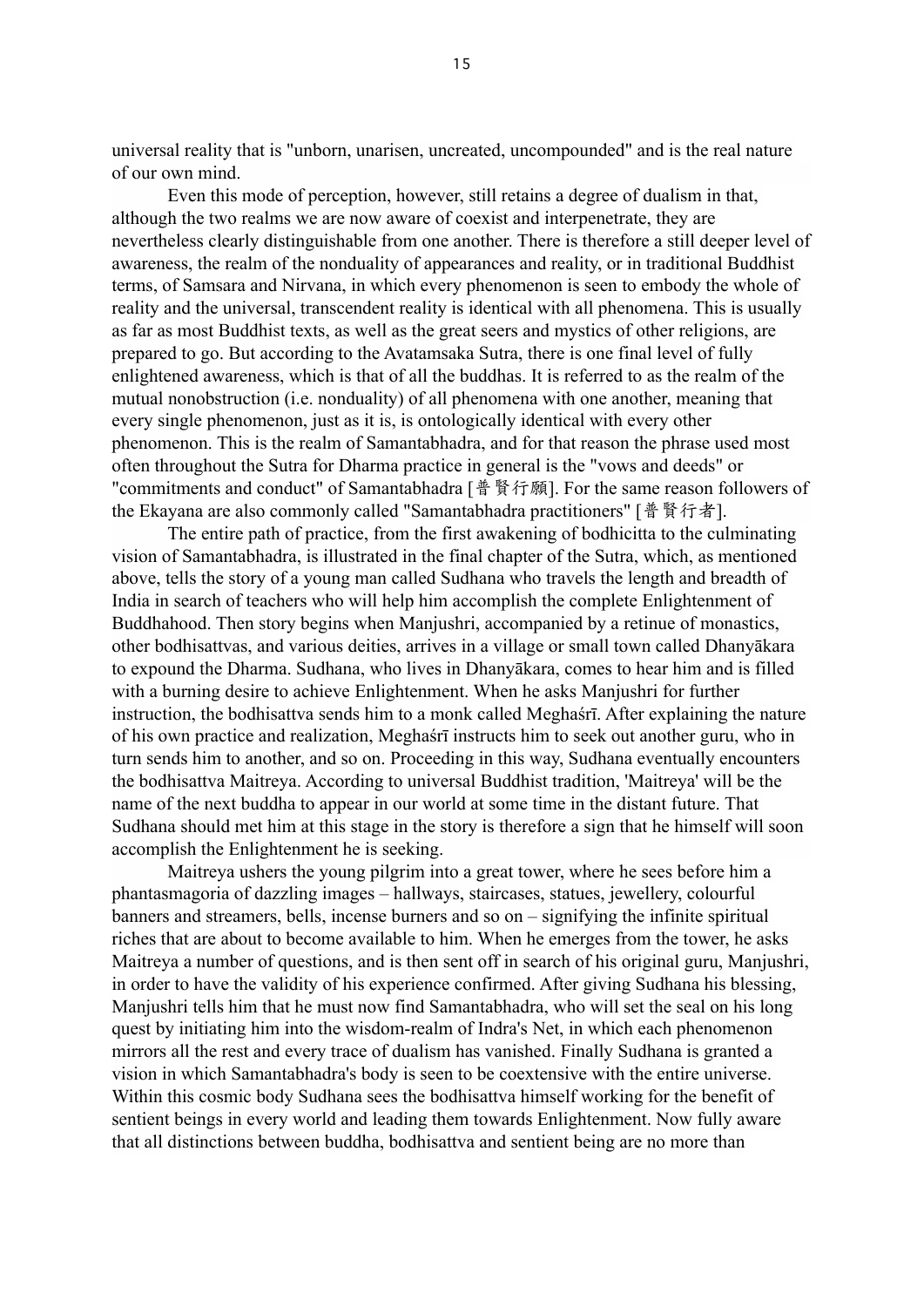insubstantial illusions, Sudhana also sees himself active everywhere within the universe that is Samantabhadra's body, in which he too is now ceaselessly active, relieving the suffering of all beings and opening their minds to the wisdom of Buddhahood.

With this climactic vision the Sutra concludes its narrative, but a long verse passage in praise of Buddhahood, attributed to Samantabhadra, has been traditionally appended to the text as a kind of summing up. The final lines of this passage read as follows:

> Just as the sun, without leaving the sky, Lights up the world with its thousands of rays, So too the Buddha neither comes nor goes Yet his light drives darkness from the world. Just as the dragon king pours down rain That comes from neither his body nor his mind, Spreading life-giving moisture everywhere, Dispelling heat and refreshing the world; So too the Tathagata's Dharma-rain Does not emerge from his body or mind And yet it can enlighten all beings And extinguish the threefold poisonous fire. The Tathagata's pure, sublime Body of Truth In all the cosmos has no compare. Though in essence it neither is nor is not, It appears in the world to teach the Path. It depends on nothing and abides nowhere, It never arrives and never departs, Like an image in the air or perceived in a dream -- So should the Buddha's true nature be seen. With nothing, whether existent or not, Can the Tathagata ever be compared, For no beast or bird of the hills and the woods Could remain alone in the empty sky. In the ocean there are gems of many hues; So too with the Buddha's various forms; Although beyond form and formlessness He appears as required, but abides nowhere. Empty space, Suchness, ultimate truth, Nirvana, Quiescence, Reality -- Only such terms as these can express The nature of the Tathagata. It is possible to count everything that is thought, Or to drink all the water in the sea, To measure space, or bind the wind, But the Buddha's virtues can never be told. Whoever hears of these qualities And is filled with joy, understanding and faith, They too will obtain what has been extolled here; Of that there can be not the slightest doubt.